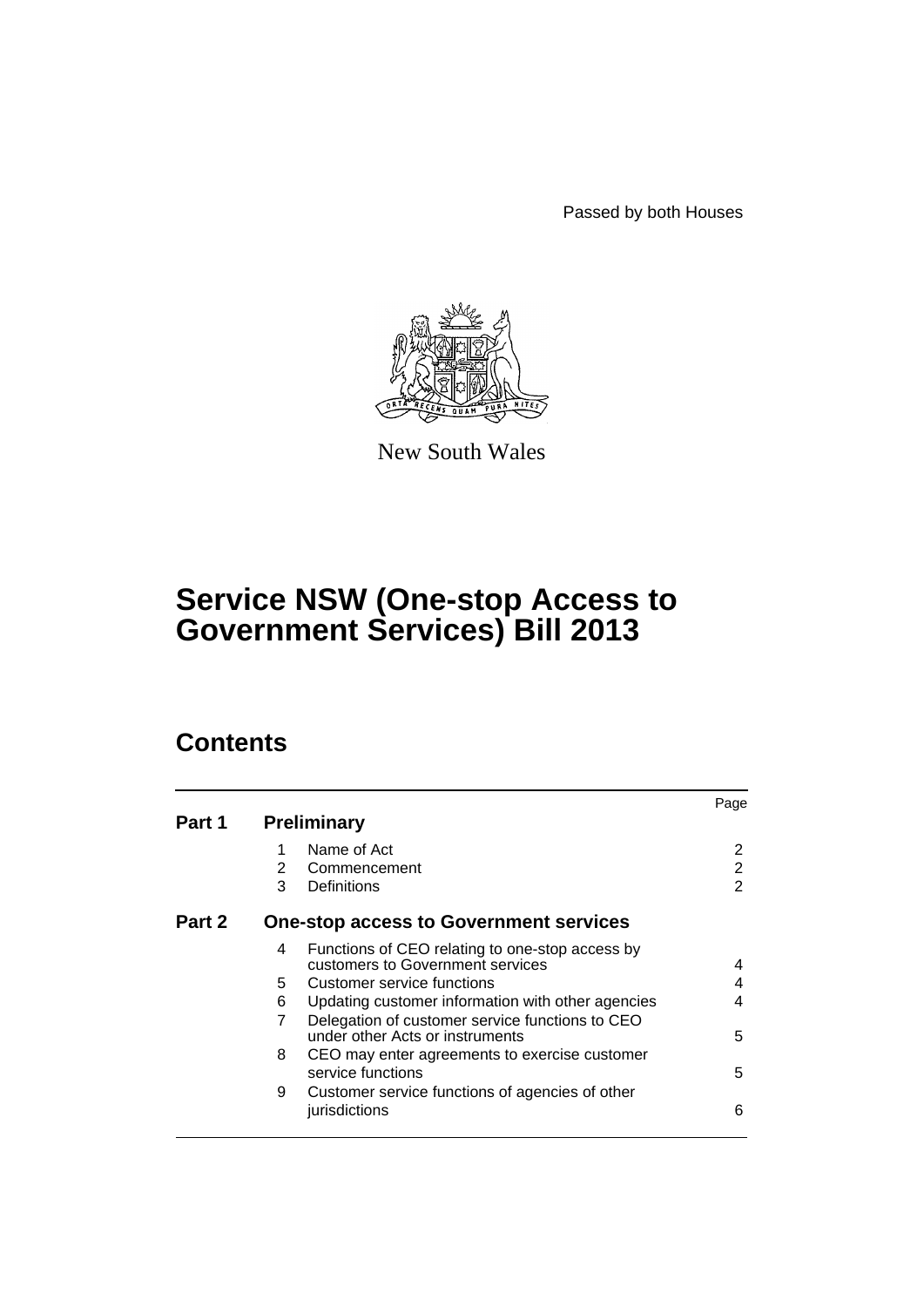# Service NSW (One-stop Access to Government Services) Bill 2013

**Contents** 

|                                        |                 |                                                                                       | Page            |
|----------------------------------------|-----------------|---------------------------------------------------------------------------------------|-----------------|
|                                        | 10              | Customer service agreements with non-government<br>entities                           | $\overline{7}$  |
|                                        | 11              | Internal records                                                                      | $\overline{7}$  |
|                                        | 12 <sup>2</sup> | Agreements authorising agents to act for Service NSW                                  | $\overline{7}$  |
| Part 3                                 |                 | Privacy and access to and disclosure of information                                   |                 |
|                                        | 13              | Meaning of "service agency"                                                           | 8               |
|                                        | 14              | Disclosure and use of information for purposes of functions                           | 8               |
|                                        | 15              | Collection of information                                                             | 9               |
|                                        | 16              | Access to information and State records management                                    | 10              |
|                                        | 17              | Other lawful collection, disclosure or use of information                             |                 |
|                                        |                 | not affected                                                                          | 11              |
| Part 4                                 |                 | <b>Miscellaneous</b>                                                                  |                 |
|                                        | 18              | Delegation                                                                            | 12 <sup>2</sup> |
|                                        | 19              | Transfer of assets, rights and liabilities of Government                              |                 |
|                                        |                 | agencies in connection with transfer of customer                                      |                 |
|                                        |                 | service functions                                                                     | 12 <sup>2</sup> |
|                                        | 20              | Personal liability                                                                    | 13              |
|                                        | 21              | Regulations                                                                           | 13              |
|                                        | 22              | Review of Act                                                                         | 13              |
| <b>Schedule 1</b><br><b>Schedule 2</b> |                 | Savings, transitional and other provisions<br><b>Amendment of Acts and instrument</b> | 14<br>15        |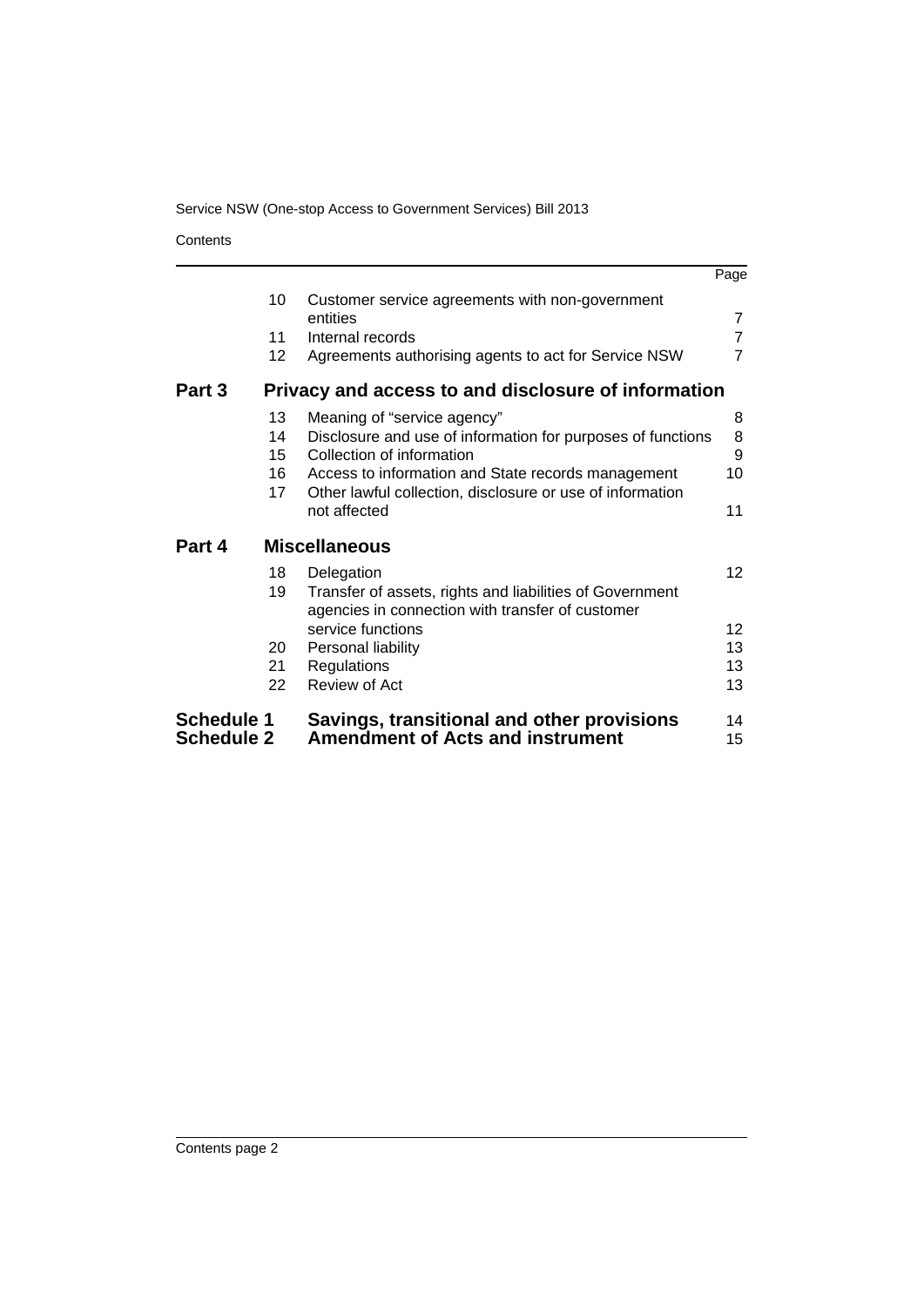*I certify that this public bill, which originated in the Legislative Assembly, has finally passed the Legislative Council and the Legislative Assembly of New South Wales.*

> *Clerk of the Legislative Assembly. Legislative Assembly, Sydney, , 2013*



New South Wales

# **Service NSW (One-stop Access to Government Services) Bill 2013**

Act No , 2013

An Act to facilitate the provision by Service NSW of one-stop access to government services; and for other purposes.

*I have examined this bill and find it to correspond in all respects with the bill as finally passed by both Houses.*

*Assistant Speaker of the Legislative Assembly.*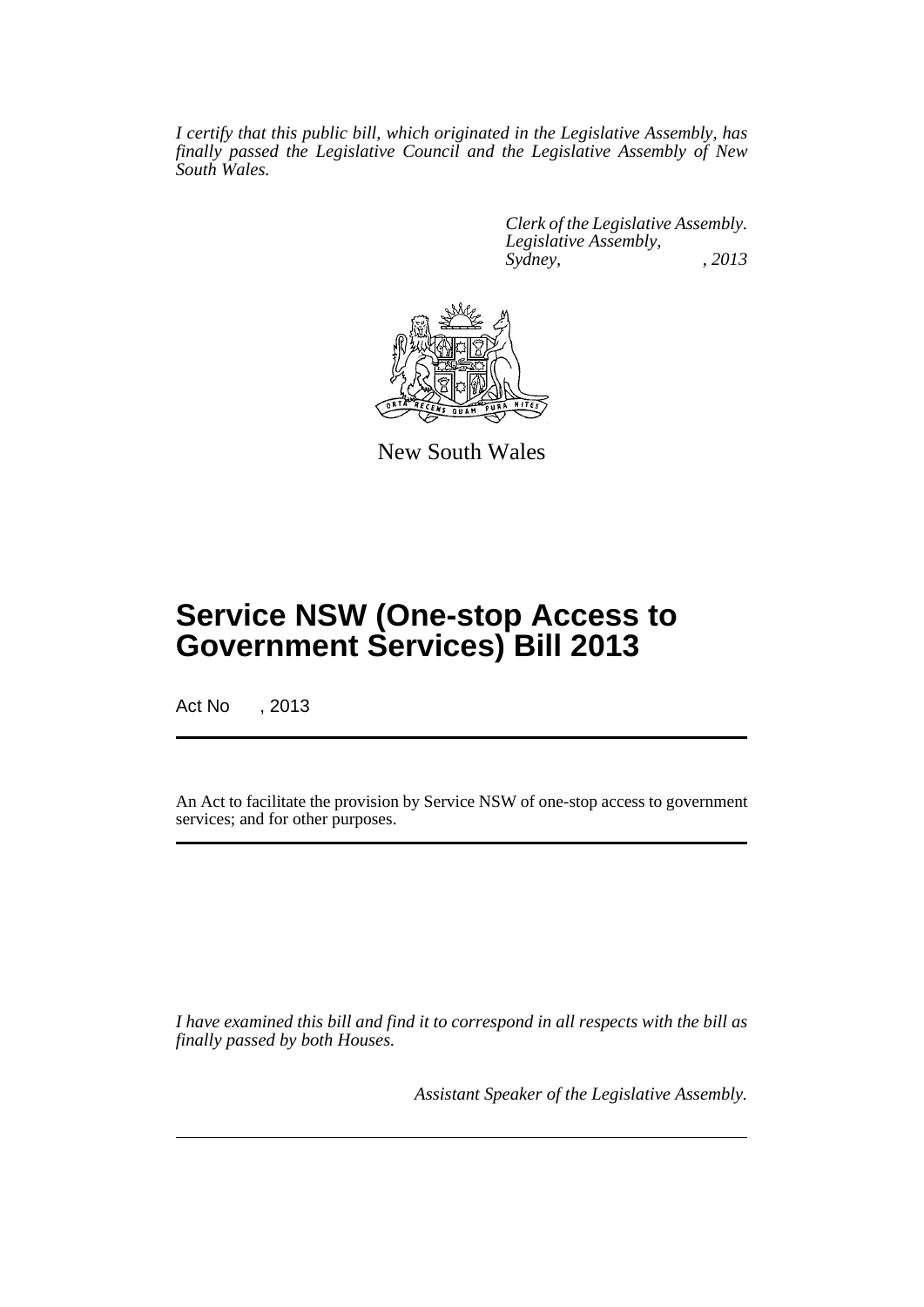Part 1 Preliminary

**The Legislature of New South Wales enacts:**

# <span id="page-3-1"></span><span id="page-3-0"></span>**Part 1 Preliminary**

## **1 Name of Act**

This Act is the *Service NSW (One-stop Access to Government Services) Act 2013*.

# <span id="page-3-2"></span>**2 Commencement**

This Act commences on the date of assent to this Act.

# <span id="page-3-3"></span>**3 Definitions**

(1) In this Act:

*authority* means a licence, permit, approval or any other authorisation. *Chief Executive Officer* or *CEO* means the Chief Executive Officer of Service NSW.

*customer service function*—see section 5.

*delegate* includes sub-delegate.

*function* includes a power, authority or duty, and *exercise* a function includes perform a duty.

*Government agency* means:

- (a) a Minister, or
- (b) a Division of the Government Service within the meaning of the *Public Sector Employment and Management Act 2002*, or
- (c) a statutory body representing the Crown, or
- (d) a body (whether incorporated or unincorporated) established or continued for a public purpose by or under the provisions of a statutory instrument, or
- (e) the NSW Police Force, or
- (f) the Teaching Service, or
- (g) the NSW Health Service, or
- (h) a wholly-owned subsidiary of the Crown in right of the State or of a Government agency, or
- (i) a council or a county council within the meaning of the *Local Government Act 1993*, or
- (j) the Chief Commissioner of State Revenue, or
- (k) a person or body declared by the regulations to be a Government agency.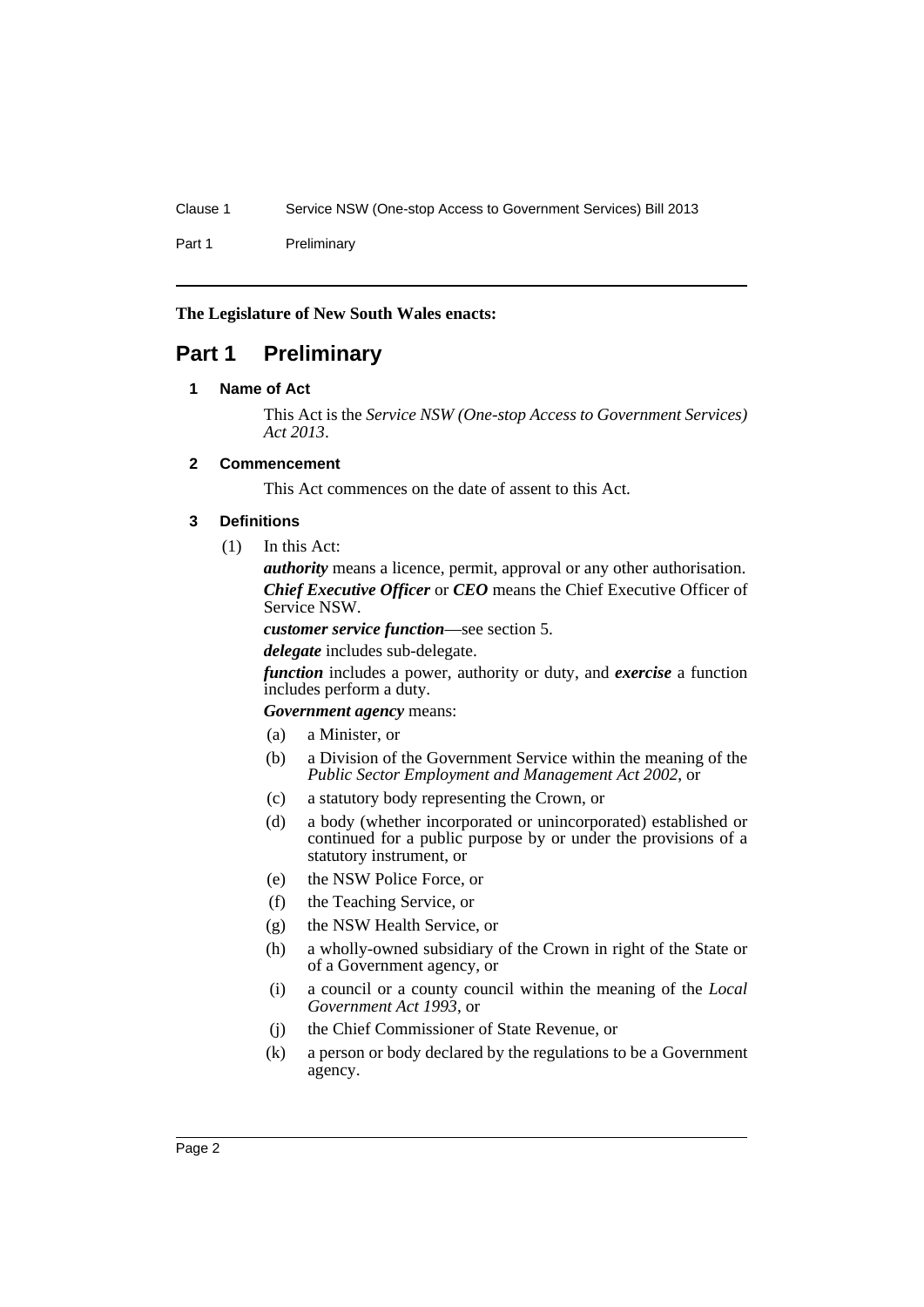| Service NSW (One-stop Access to Government Services) Bill 2013 |  | Clause 3 |  |
|----------------------------------------------------------------|--|----------|--|
|                                                                |  |          |  |

Preliminary **Preliminary Part 1** 

*information* includes personal information, and health information within the meaning of the *Health Records and Information Privacy Act 2002*.

*personal information* has the same meaning as it has in the *Privacy and Personal Information Protection Act 1998*.

*Service NSW* means the Service NSW Division of the Government Service.

(2) Notes included in this Act do not form part of this Act.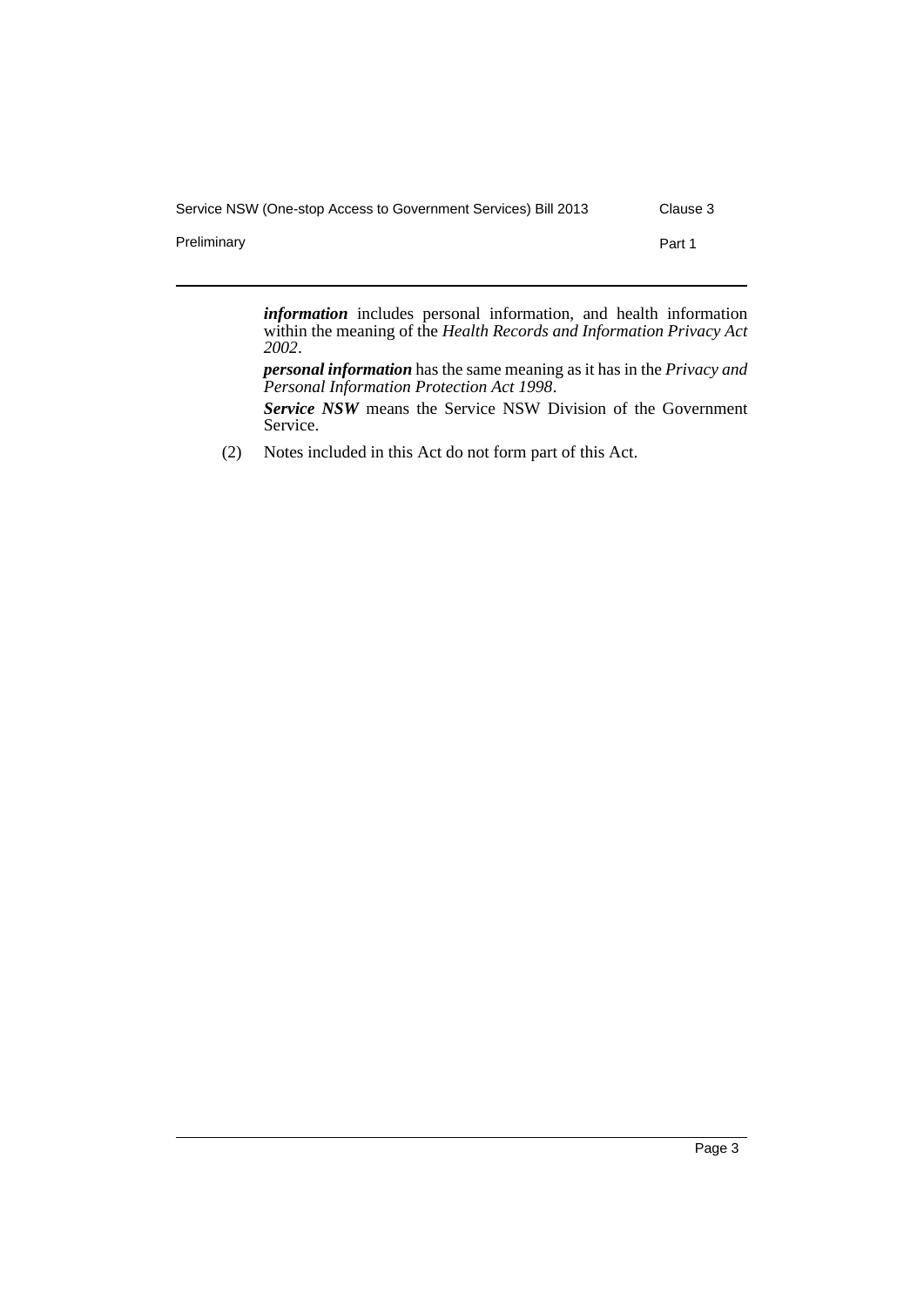Part 2 One-stop access to Government services

# <span id="page-5-1"></span><span id="page-5-0"></span>**Part 2 One-stop access to Government services**

#### **4 Functions of CEO relating to one-stop access by customers to Government services**

The Chief Executive Officer has the following functions:

- (a) customer service functions delegated to or otherwise conferred on the CEO under this or any other Act,
- (b) any other function conferred or imposed on the CEO by or under this or any other Act.

## <span id="page-5-2"></span>**5 Customer service functions**

The following functions are *customer service functions*:

- (a) receipt of applications or fees for, or related to, authorities granted under an Act, or otherwise obtained from a Government agency,
- (b) issue of authorities and other functions relating to authorities granted under an Act, or otherwise obtained from a Government agency,
- (c) provision of information or advice about Government services or State legislation or any other matter,
- (d) receipt of payments or claims for payments, or making of payments,
- (e) any function of an agency of the Commonwealth Government, an agency of the Government of another State or Territory or an agency of the Government of another country, as referred to in section 9,
- (f) any function of a person (other than a Government agency or an agency referred to in paragraph (e)) as referred to in section 10,
- (g) any function that is ancillary to a customer service function.

#### <span id="page-5-3"></span>**6 Updating customer information with other agencies**

- (1) The CEO may disclose information about a person, that is obtained in the course of providing customer service functions to that person for a Government agency, to another Government agency.
- (2) The CEO may disclose the information to the other Government agency only if the person consents to the disclosure of the information to that other agency.
- (3) The regulations may make provision for or with respect to the provision of consent for the purposes of this section.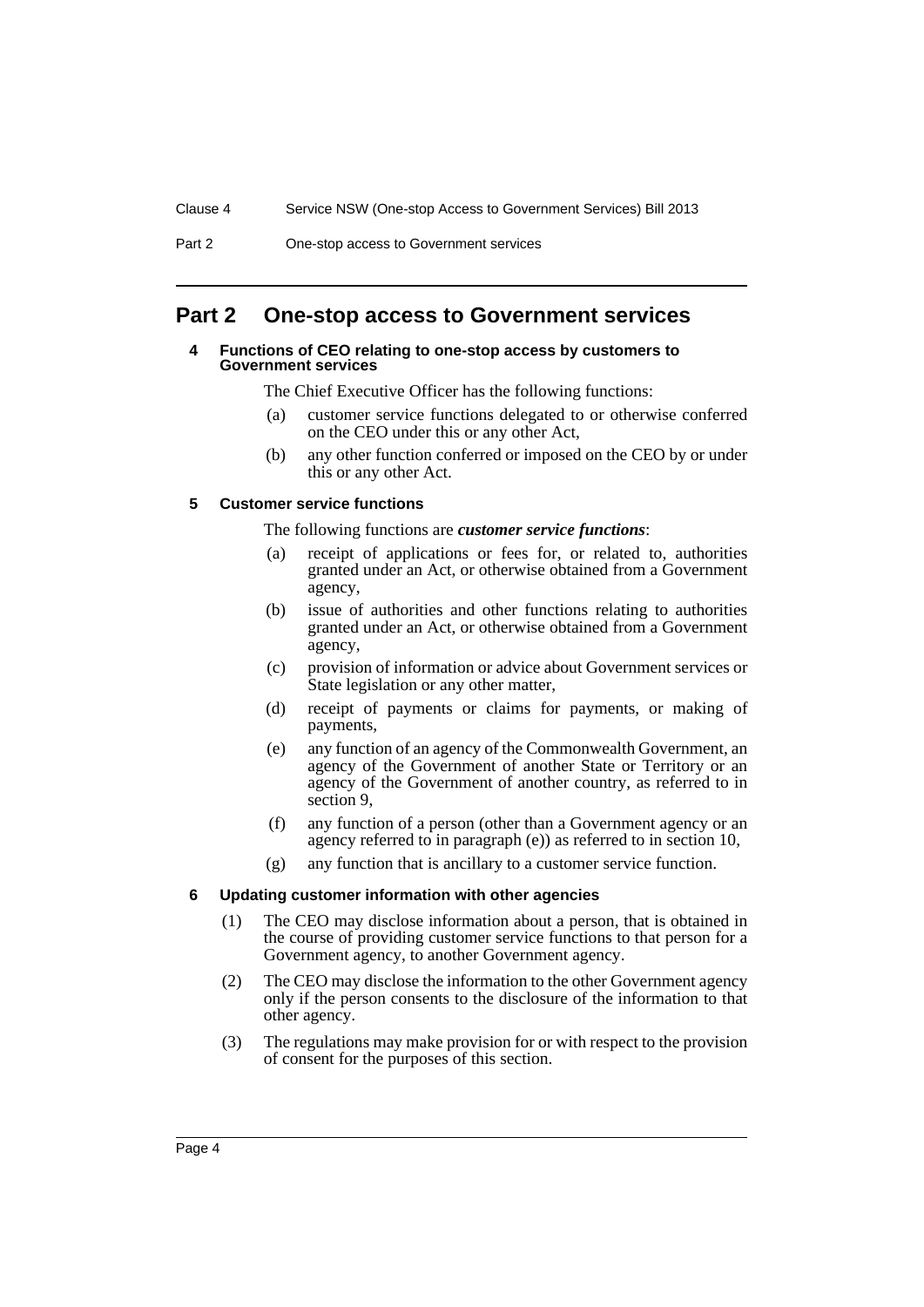| Service NSW (One-stop Access to Government Services) Bill 2013 | Clause 7 |
|----------------------------------------------------------------|----------|
| One-stop access to Government services                         | Part 2   |

(4) The Minister is not to recommend the making of a regulation under subsection (3) unless the Minister has certified that the Privacy Commissioner has been consulted on the proposed regulation.

#### <span id="page-6-0"></span>**7 Delegation of customer service functions to CEO under other Acts or instruments**

- (1) A Government agency or any other person may, under a provision of an Act or an instrument that permits the delegation of a customer service function by the agency or person (a *delegation provision*), delegate the customer service function to the CEO.
- (2) A delegation provision of any such Act or instrument extends to the CEO as if the CEO were a person to whom functions could be delegated under that provision.
- (3) A delegation provision under which a customer service function is delegated to the CEO extends so as to authorise the CEO to sub-delegate the function under that provision to any of the following persons:
	- (a) a member of staff of Service NSW,
	- (b) a person, or a member of a class of persons, prescribed by the regulations.
- (4) Subsection (3) and any sub-delegation by the CEO under a delegation provision are subject to the terms of the delegation to the CEO, including any restriction on sub-delegation in those terms.
- (5) A customer service function of a council or a county council within the meaning of the *Local Government Act 1993* must not be delegated to the CEO by the council or county council or any other person unless the council or county council, by a resolution of the council or county council, approved the delegation before it was made.

# <span id="page-6-1"></span>**8 CEO may enter agreements to exercise customer service functions**

- (1) The CEO and a Government agency, or a person authorised on behalf of a Government agency, may enter into an agreement:
	- (a) for the CEO to exercise a non-statutory customer service function of the agency, or
	- (b) with respect to the exercise of a customer service function delegated to the CEO.
- (2) Without limiting subsection (1), the CEO may enter into an agreement under that subsection with the State Debt Recovery Office with respect to the exercise of a penalty notice function. This subsection has effect whether or not any arrangement entered into under section 114 (1A) of the *Fines Act 1996* permits such an agreement to be made.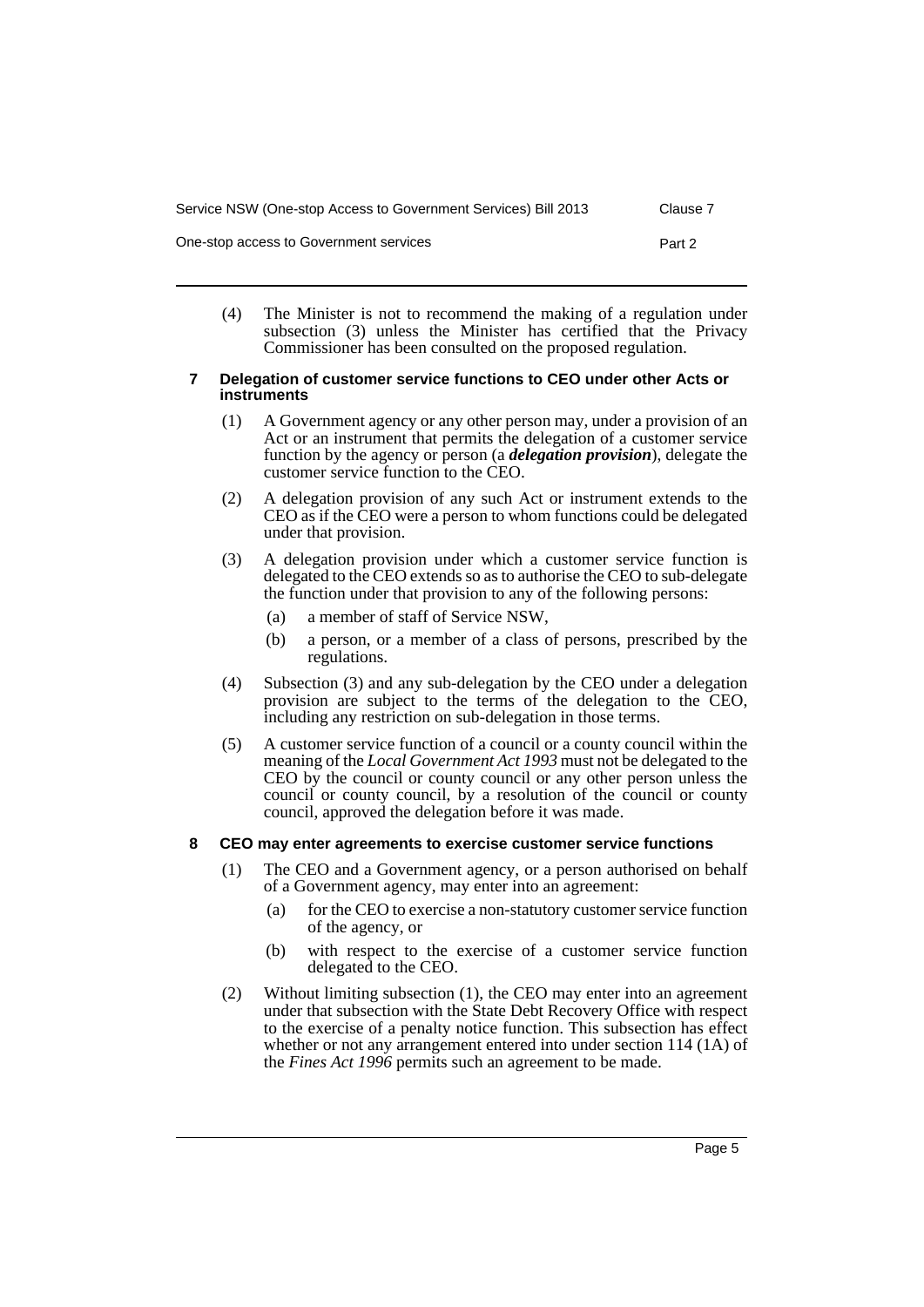#### Clause 9 Service NSW (One-stop Access to Government Services) Bill 2013

- (3) The CEO may exercise a customer service function or other function conferred under an agreement under this section in accordance with that agreement.
- (4) An agreement must not be entered into under this section by, or on behalf of, a council or a county council within the meaning of the *Local Government Act 1993* unless the council or county council, by a resolution of the council or county council, approved the agreement before it was entered into.
- (5) In this section:

#### *penalty notice function* means:

- (a) a function exercisable under an arrangement entered into by the State Debt Recovery Office under section 114 (1A) of the *Fines Act 1996*, or
- (b) any function conferred on the State Debt Recovery Office under section 114 of the *Fines Act 1996*.

#### <span id="page-7-0"></span>**9 Customer service functions of agencies of other jurisdictions**

- (1) This section applies to a function of an agency of the Commonwealth Government, an agency of the Government of another State or Territory or an agency of a Government of another country that is prescribed as a customer service function, or is of a class of functions prescribed by the regulations as customer service functions, for the purposes of this section.
- (2) The CEO may exercise a customer service function that is delegated to the CEO under an Act of the Commonwealth or another State or Territory or under an instrument made under any such Act.
- (3) The CEO may sub-delegate a customer service function delegated to the CEO under any such Act, if permitted to do so by or under the Act.
- (4) The CEO may enter into an agreement with an agency of the Commonwealth Government or of the Government of another State or Territory, or any other person authorised to do so under a law of the Commonwealth or the State or Territory, with respect to the exercise of a customer service function of the agency.
- (5) The CEO may enter into an agreement with an agency of the Government of another country, or a person authorised by that Government to do so, with respect to the exercise of a customer service function of the agency.
- (6) Without limiting subsections (4) and (5), any such agreement may provide for the collection, disclosure and use of information.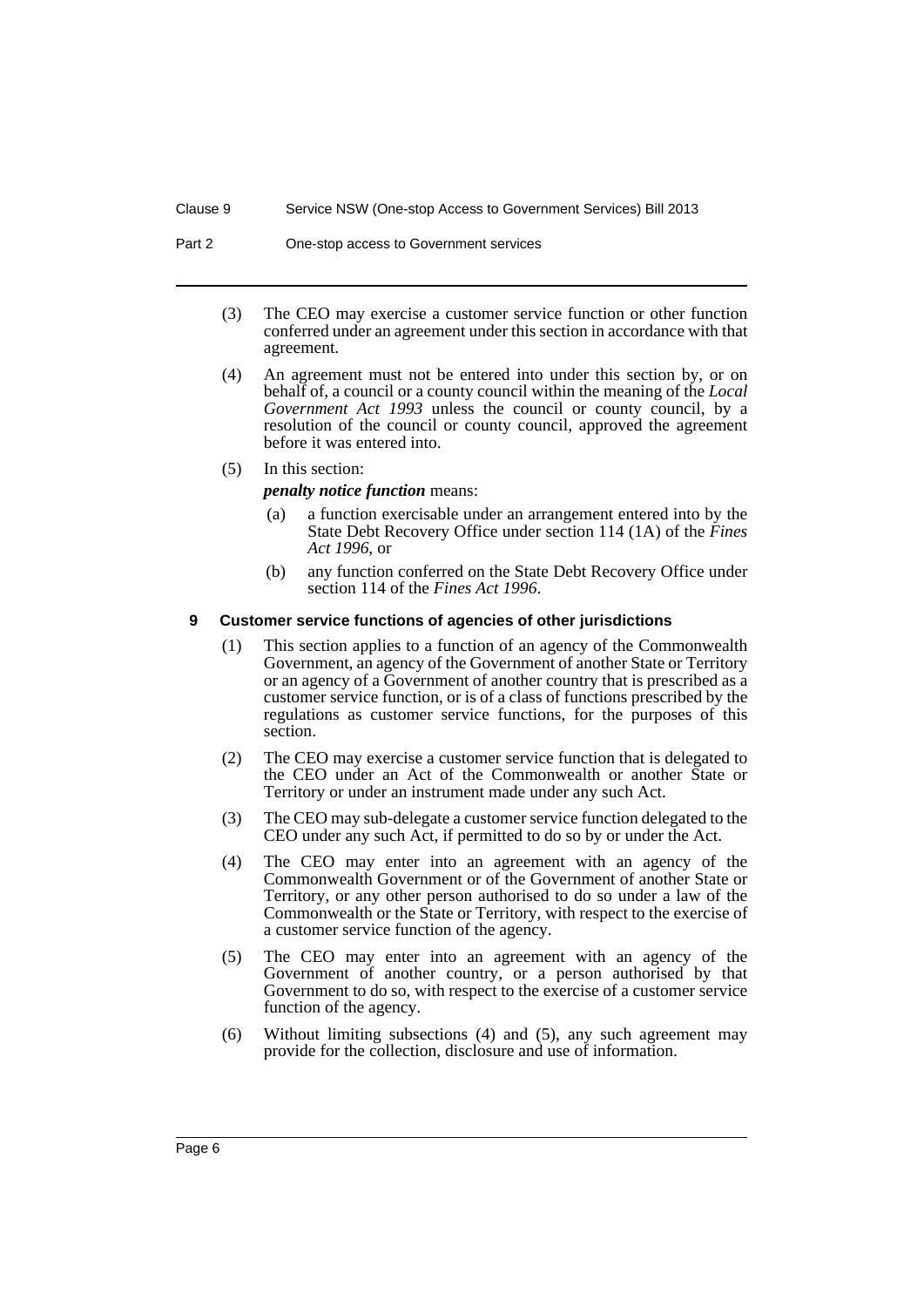| Service NSW (One-stop Access to Government Services) Bill 2013 | Clause 10 |
|----------------------------------------------------------------|-----------|
| One-stop access to Government services                         | Part 2    |

(7) The CEO may exercise a customer service function conferred under an agreement under this section in accordance with that agreement.

## <span id="page-8-0"></span>**10 Customer service agreements with non-government entities**

- (1) This section applies to a function of a person (other than a Government agency or an agency of another Government) that is prescribed as a customer service function, or is of a class of functions prescribed by the regulations as customer service functions, for the purposes of this section.
- (2) The CEO may enter into an agreement with a person with respect to the exercise of a customer service function of the person.
- (3) Without limiting subsection (2), any such agreement may provide for the following:
	- (a) the collection, disclosure and use of information,
	- (b) joint arrangements for the exercise of customer service functions and related matters.
- (4) The CEO may exercise a customer service function conferred under an agreement under this section in accordance with the agreement.

#### <span id="page-8-1"></span>**11 Internal records**

The CEO may collect, maintain and use records of the following information for the internal administrative purposes of Service NSW, including for the purposes of its interactions with customers for whom customer service functions are exercised:

- (a) details of transactions between customers and Service NSW,
- (b) the preferences of customers for transacting matters with Service NSW and agencies for which it acts,
- (c) other information about customers.

# <span id="page-8-2"></span>**12 Agreements authorising agents to act for Service NSW**

- (1) The CEO may enter into an agreement with an approved person for the person to act as an agent for the CEO in providing customer service functions on behalf of the CEO.
- (2) An *approved person* is a person, or a person who is a member of a class of persons, prescribed by the regulations for the purposes of this section or a council or a county council within the meaning of the *Local Government Act 1993*.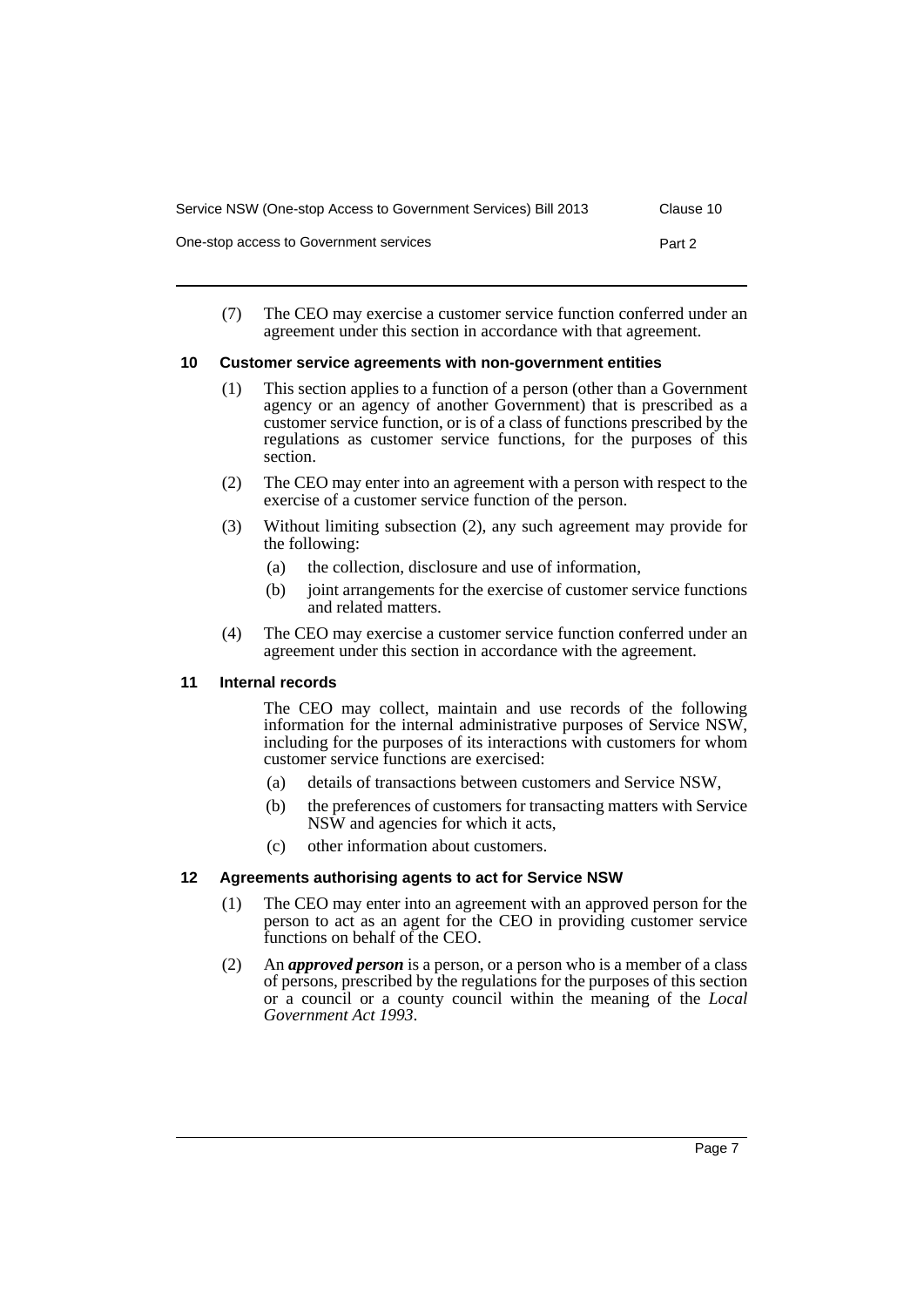# <span id="page-9-0"></span>**Part 3 Privacy and access to and disclosure of information**

#### <span id="page-9-1"></span>**13 Meaning of "service agency"**

In this Part:

*service agency* means a Government agency or other agency or person for whom the CEO is exercising customer service functions.

#### <span id="page-9-2"></span>**14 Disclosure and use of information for purposes of functions**

- (1) The CEO may disclose information obtained in connection with the exercise of customer service functions and other functions conferred on the CEO by or under this Act to the following:
	- (a) a Government agency, if the information is obtained in connection with the exercise by the CEO of customer service functions for that agency,
	- (b) a Government agency, if the disclosure is for the purposes of, or for purposes related to, section 16,
	- (c) the person to whom the customer service functions are provided, if the information relates to the person or the service provided,
	- (d) if the information is obtained in connection with the exercise by the CEO of customer service functions for a Government agency, any person to whom the Government agency is authorised or required to disclose the information,
	- (e) any person or agency, or class of persons or agencies, prescribed by the regulations, but only for the purpose specified by the regulations in relation to that person, agency or class.
- (2) The Minister is not to recommend the making of a regulation under subsection (1) (e) unless the Minister has certified that the Privacy Commissioner has been consulted on the proposed regulation.
- (3) The CEO may disclose information obtained in connection with the exercise of customer service functions for a service agency (other than a Government agency) if:
	- (a) the information is obtained in connection with the exercise by the CEO of customer service functions for the service agency, and
	- (b) the disclosure is permitted under the delegation or agreement that confers the power to exercise the function, and
	- (c) in the case of a service agency that is an agency of the Commonwealth Government or of the Government of another State or Territory, the disclosure is permitted under any law of the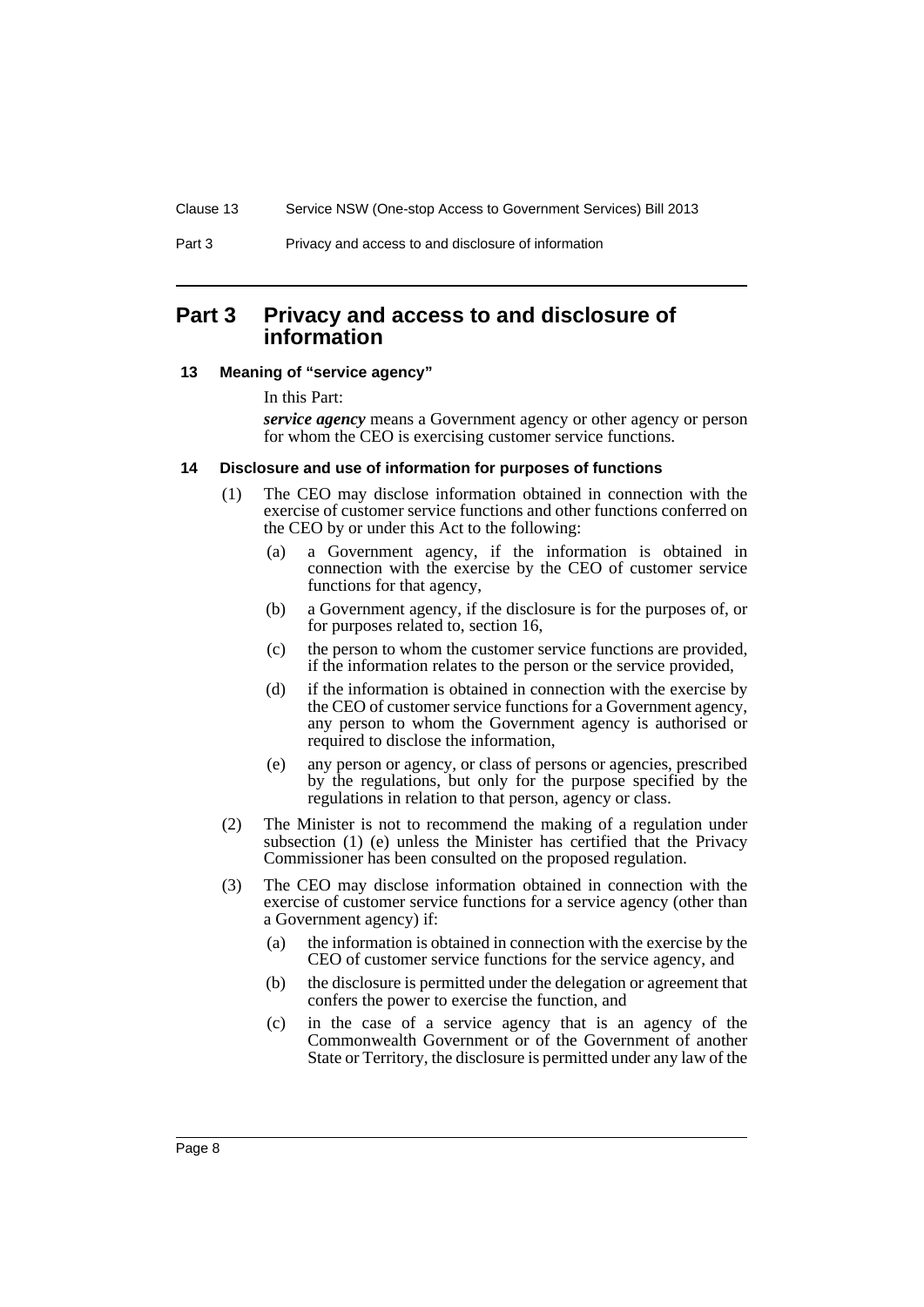| Service NSW (One-stop Access to Government Services) Bill 2013 | Clause 15 |
|----------------------------------------------------------------|-----------|
| Privacy and access to and disclosure of information            | Part 3    |

Commonwealth or of another State or Territory that applies to the exercise of the function.

- (4) A Government agency may disclose information to the CEO for the following purposes:
	- (a) the exercise by the CEO of customer service functions for the agency or other related functions,
	- (b) the purposes of, or for purposes related to, section 16.
- (5) Information may be disclosed by, and to, the CEO for the purposes of, and in accordance with, section 6.
- (6) A person to whom information is authorised to be disclosed under this section may use the information for the purpose for which it was disclosed.
- (7) This section applies to a person acting as an agent of the CEO under section 12 in the same way as it applies to the CEO.
- (8) This section has effect despite the provisions of any other Act (whether enacted before or after this Act).

**Note.** Section 62 of the *Privacy and Personal Information Protection Act 1998* makes it an offence for a public sector official to disclose personal information obtained in the exercise of official functions unless it is disclosed in the exercise of those functions.

#### <span id="page-10-0"></span>**15 Collection of information**

- (1) It is sufficient compliance with section 10 of the *Privacy and Personal Information Protection Act 1998* or clause 4 of Schedule 1 to the *Health Records and Information Privacy Act 2002* in relation to the collection of information from a person by the CEO in connection with customer service functions, if:
	- (a) the CEO gives a notice to the person that refers the person to information provided by the service agency in relation to the collection of that information, and
	- (b) the information provided by the service agency contains the matters about which the person is required to be made aware under those provisions or, in the case of an agency of the Government of the Commonwealth or of another State or Territory, contains information that substantially meets the requirements of those provisions.
- (2) It is sufficient compliance with section 10 of the *Privacy and Personal Information Protection Act 1998* or clause 4 of Schedule 1 to the *Health Records and Information Privacy Act 2002* in relation to the collection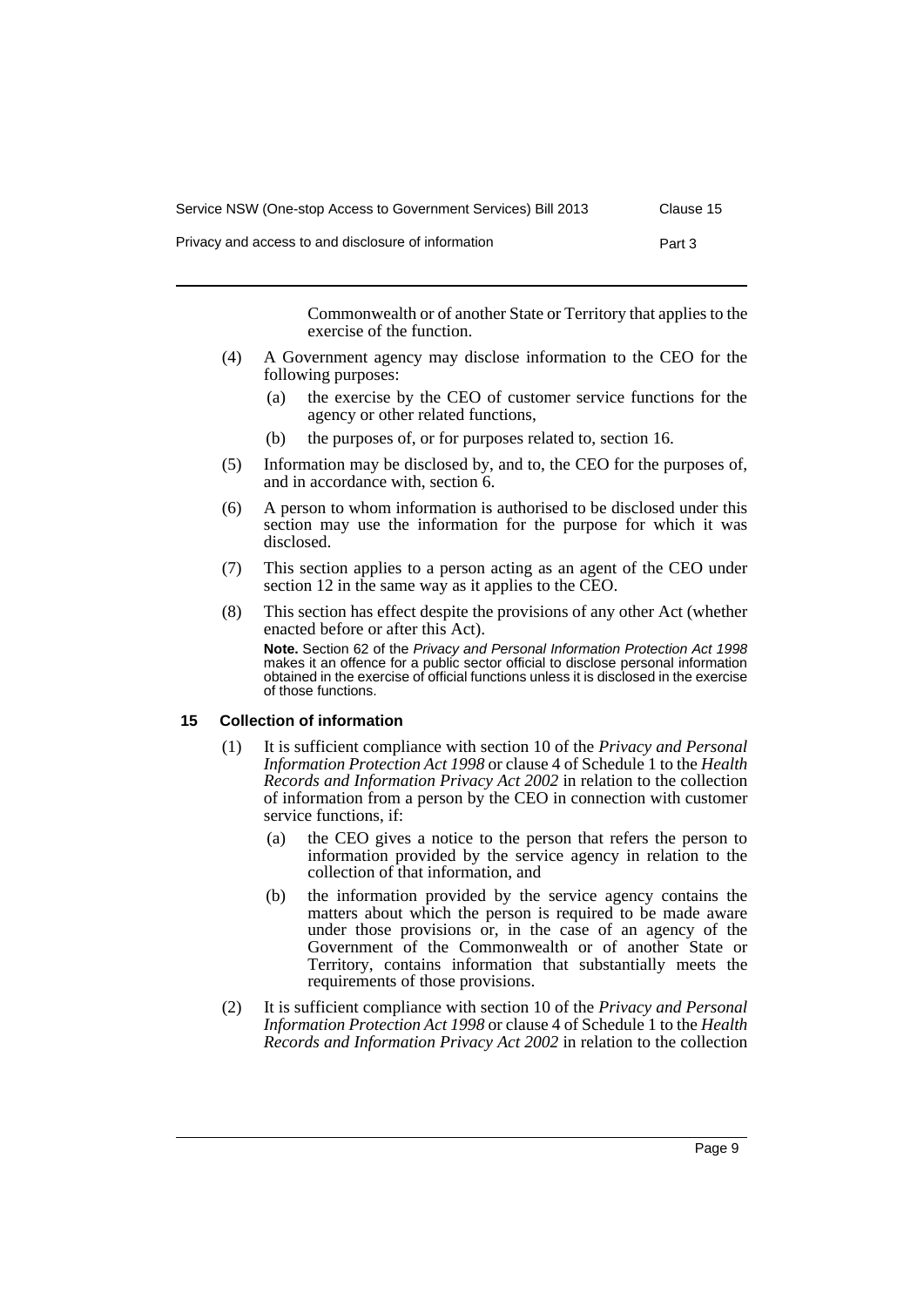Part 3 Privacy and access to and disclosure of information

of information from a person by the CEO for the purposes of section 6 of this Act, if:

- (a) the CEO gives a notice to the person that contains a statement that information given by the person is to be used for the purposes of updating information about the person held by a Government agency other than the agency for which customer services are provided to the person, and
- (b) the statement refers the person to information provided by the CEO that is available on the website of Service NSW or at the place where the information is collected and that contains the matters about which the person is required to be made aware under those provisions.
- (3) It is sufficient compliance with section 10 of the *Privacy and Personal Information Protection Act 1998* or clause 4 of Schedule 1 to the *Health Records and Information Privacy Act 2002* in relation to the collection of information from a person by the CEO for the purposes of section 11 of this Act, if:
	- (a) the CEO gives a notice to the person that contains a statement that information given by the person may be used for the purposes set out in that section, and
	- (b) the statement refers the person to information provided by the CEO that is available on the website of Service NSW or at the place where the information is collected and that contains the matters about which the person is required to be made aware under those provisions.

#### <span id="page-11-0"></span>**16 Access to information and State records management**

- (1) An agreement entered into under this Act, or a delegation of a customer service function, may provide for the exercise by the CEO of the following functions of a Government agency:
	- (a) functions relating to access to information under the *Government Information (Public Access) Act 2009*, if the information is obtained or arises in connection with the exercise of functions for that agency,
	- (b) functions relating to State records under the *State Records Act 1998*, if the State records relate to or are made in connection with the exercise of functions for that agency.
- (2) Any such agreement or delegation may also provide for the exercise by a Government agency of functions of the CEO of a kind referred to in subsection  $(1)$   $(a)$  or  $(b)$ .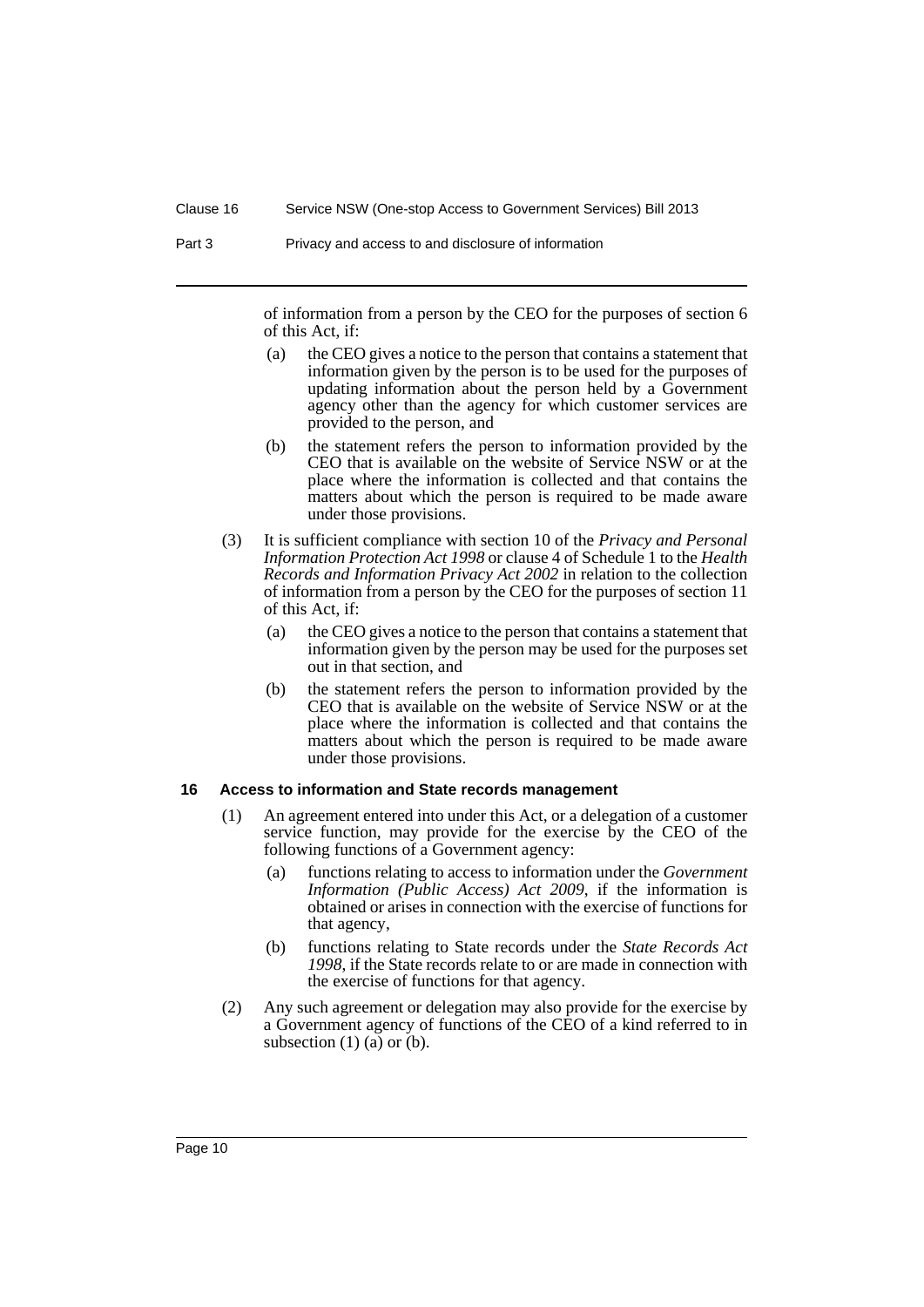| Service NSW (One-stop Access to Government Services) Bill 2013 | Clause 17 |
|----------------------------------------------------------------|-----------|
| Privacy and access to and disclosure of information            | Part 3    |

(3) The CEO or a Government agency may exercise a function conferred on the CEO or the Government agency under this section despite any provision of the *Government Information (Public Access) Act 2009*, the *State Records Act 1998*, the *Privacy and Personal Information Protection Act 1998* or the *Health Records and Information Privacy Act 2002*.

# <span id="page-12-0"></span>**17 Other lawful collection, disclosure or use of information not affected**

Nothing in this Act restricts or prevents any other lawful collection, disclosure or use of information by the CEO, a Government agency or any other person or agency.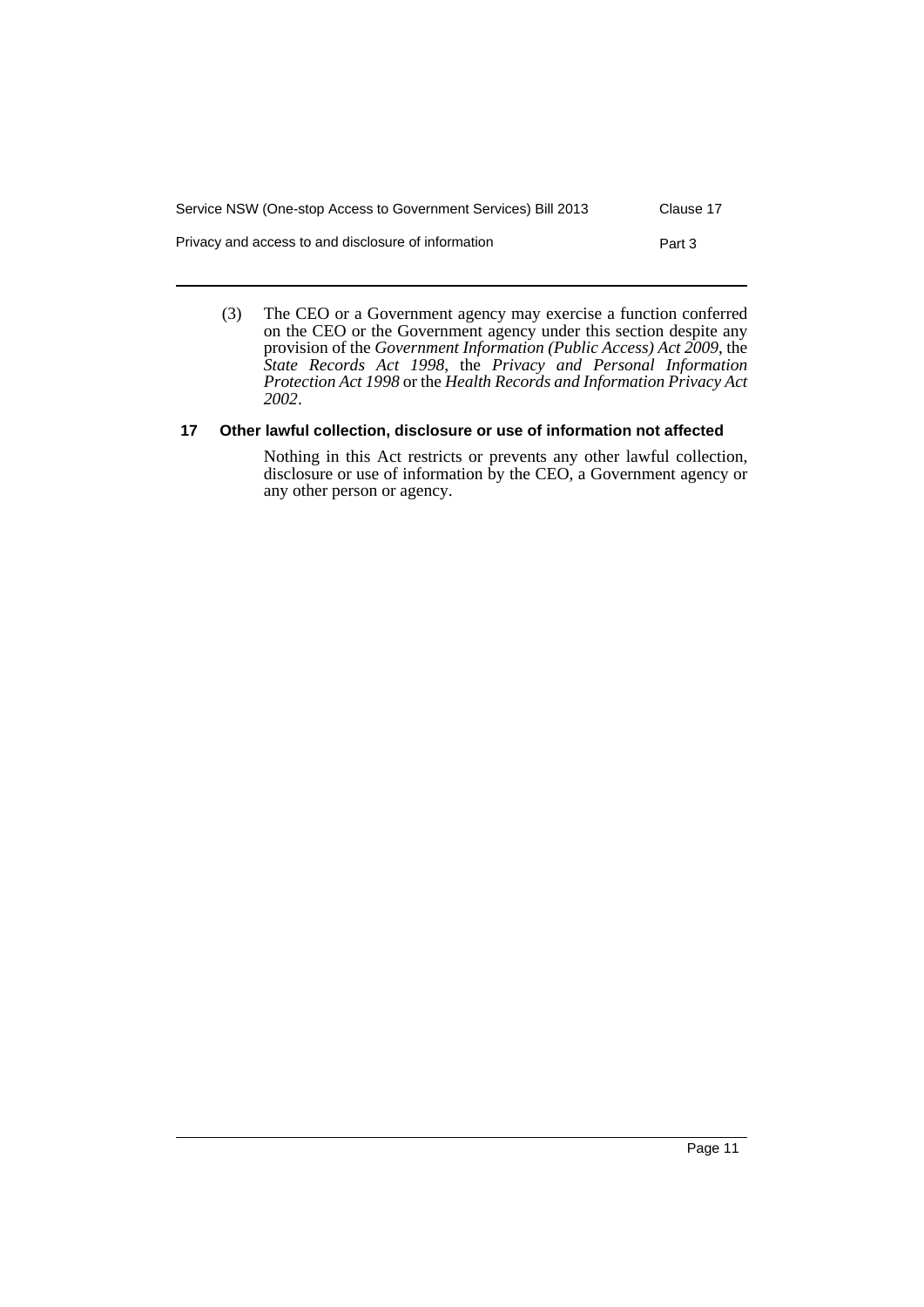#### Clause 18 Service NSW (One-stop Access to Government Services) Bill 2013

Part 4 Miscellaneous

# <span id="page-13-0"></span>**Part 4 Miscellaneous**

# <span id="page-13-1"></span>**18 Delegation**

- (1) The CEO may delegate the exercise of any function of the CEO under this Act (other than this power of delegation) to:
	- (a) any member of staff of Service NSW, or
	- (b) any person, or any class of persons, authorised for the purposes of this section by the regulations.
- (2) This section does not apply to a function that is delegated to the CEO by a Government agency or any other person.

#### <span id="page-13-2"></span>**19 Transfer of assets, rights and liabilities of Government agencies in connection with transfer of customer service functions**

- (1) A Government agency may transfer any assets, rights or liabilities of the Government agency to the Crown, with the consent of the Minister and the Minister who administers the Act under which the Government agency is constituted or who is otherwise responsible for the agency, if the transfer is for the purposes of enabling the CEO to exercise customer service functions for the Government agency.
- (2) A transfer authorised by this section is not to be regarded:
	- (a) as a breach of contract or confidence or otherwise as a civil wrong, or
	- (b) as a breach of any contractual provision prohibiting, restricting or regulating the assignment or transfer of assets, rights or liabilities, or
	- (c) as giving rise to any remedy by a party to an instrument, or as causing or permitting the termination of any instrument, because of a change in the beneficial or legal ownership of any asset, right or liability.
- (3) A transfer authorised by this section is not to be regarded as an event of default under any contract or other instrument.
- (4) No attornment to the Crown by a lessee from the Government agency is required.
- (5) This section does not apply to a council or a county council within the meaning of the *Local Government Act 1993*.
- (6) In this section:

*assets* means any legal or equitable estate or interest (whether present or future, whether vested or contingent and whether personal or assignable) in real or personal property of any description (including money), and includes securities, choses in action and documents.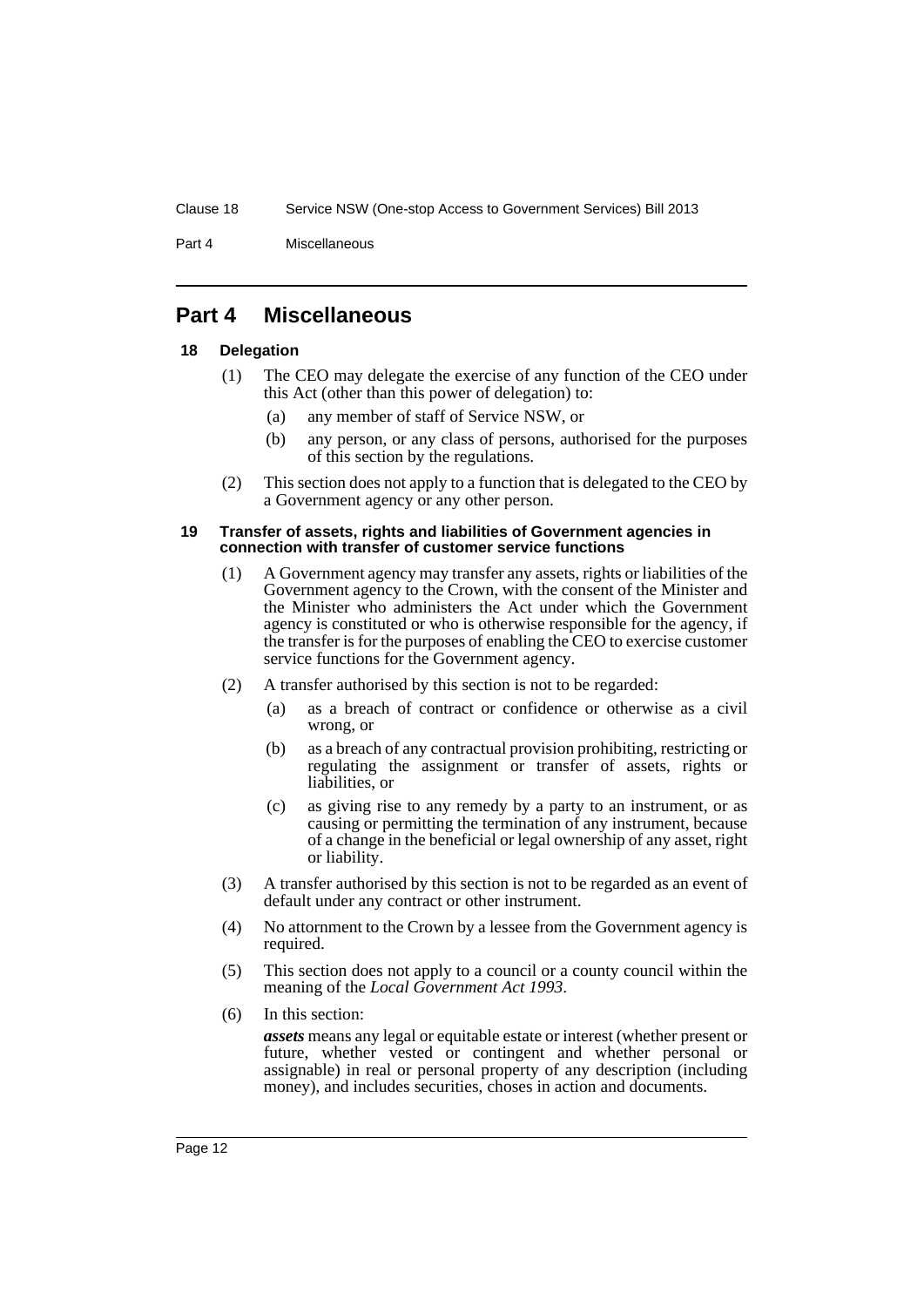Service NSW (One-stop Access to Government Services) Bill 2013 Clause 20

Miscellaneous Part 4

*instrument* means an instrument (other than this Act) that creates, modifies or extinguishes rights or liabilities (or would do so if lodged, filed or registered in accordance with any law), and includes any judgment, order or process of a court.

*liabilities* means any liabilities, debts or obligations (whether present or future, whether vested or contingent and whether personal or assignable).

*rights* means any rights, powers, privileges or immunities (whether present or future, whether vested or contingent and whether personal or assignable).

#### <span id="page-14-0"></span>**20 Personal liability**

- (1) A matter or thing done or omitted to be done by the CEO, a member of staff of Service NSW, or a person acting under the direction of the CEO or a member of staff of Service NSW, does not, if the matter or thing was done or omitted to be done in good faith for the purposes of executing this Act, subject the CEO, member of staff or person so acting personally to any action, liability, claim or demand.
- (2) However, any such liability attaches instead to the Crown.

#### <span id="page-14-1"></span>**21 Regulations**

The Governor may make regulations, not inconsistent with this Act, for or with respect to any matter that by this Act is required or permitted to be prescribed or that is necessary or convenient to be prescribed for carrying out or giving effect to this Act.

#### <span id="page-14-2"></span>**22 Review of Act**

- (1) The Minister is to review this Act to determine whether the policy objectives of the Act remain valid and whether the terms of the Act remain appropriate for securing those objectives.
- (2) The review is to be undertaken as soon as possible after the period of 5 years from the date of assent to this Act.
- (3) A report on the outcome of the review is to be tabled in each House of Parliament within 12 months after the end of the period of 5 years.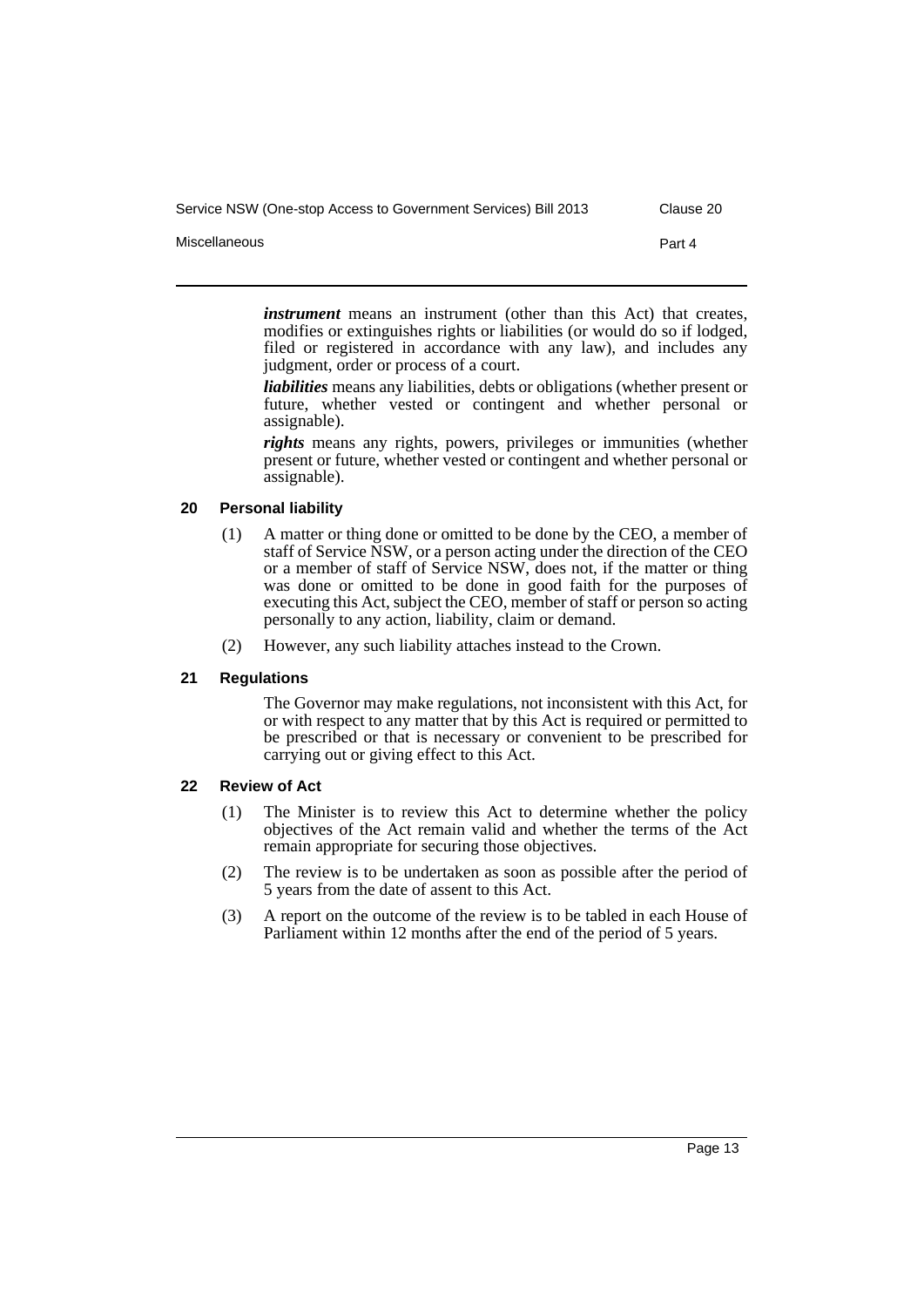Service NSW (One-stop Access to Government Services) Bill 2013

Schedule 1 Savings, transitional and other provisions

# <span id="page-15-0"></span>**Schedule 1 Savings, transitional and other provisions**

# **Part 1 General**

# **1 Regulations**

- (1) The regulations may contain provisions of a savings or transitional nature consequent on the enactment of this Act or any Act that amends this Act.
- (2) Any such provision may, if the regulations so provide, take effect from the date of assent to the Act concerned or a later date.
- (3) To the extent to which any such provision takes effect from a date that is earlier than the date of its publication on the NSW legislation website, the provision does not operate so as:
	- (a) to affect, in a manner prejudicial to any person (other than the State or an authority of the State), the rights of that person existing before the date of its publication, or
	- (b) to impose liabilities on any person (other than the State or an authority of the State) in respect of anything done or omitted to be done before the date of its publication.